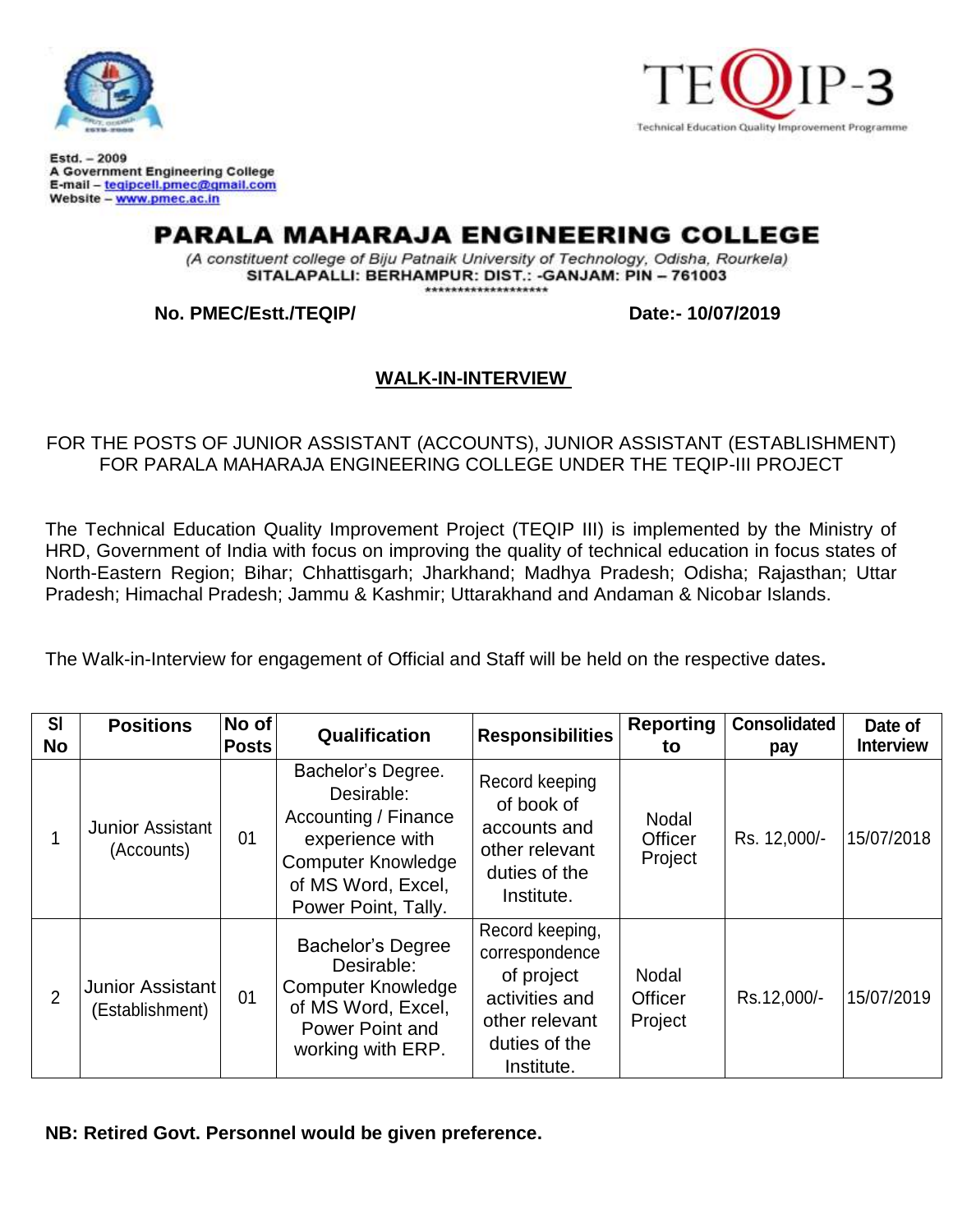### TERMS & CONDITIONS OF ENGAGEMENT

(i) Professional code of conduct

- a) Any lapses in performing his/her duties as assigned by the NPIU/Institute from time to time.
- b) Inciting students against other students, colleagues or administration (this does not interfere with the right of a staff member to express his/her difference of opinion on principles in places where students are present) or any other such actions which are against the interest of the Institute.
- c) Indulging in communal activities, or making inappropriate remarks on caste, creed, religion, race or sex in his/her relationship with his/her colleagues and trying to use the above considerations for improvement of his/her prospects or any other such actions which are against the interest of the Institute.
- d) Refusal to carry out the decisions by appropriate administrative and academic bodies and/or functionaries of the institute without giving reason.

Working days, work load and leave rules

- a) The rules and conditions governing number of working days, work load and leave rules shall be as prescribed by the AICTE/or institute's norms from time to time
- b) Variations in terms and conditions of engagement Every official & staff member shall be bound to act in conformity with the Statutes, Ordinances, Regulations and rules of the Institute as well as a code of professional ethics as may be formulated by the AICTE /NPIU/ MHRD.
- c) Resignation/Termination of engagement The Official or Staff member may, at any time, terminate his/her contract by giving a one-month notice in writing or on payment of one-month remuneration in lieu thereof. In a situation at any point of time performance is found unsatisfactory his/her engagement may be terminated by giving a one-month notice in writing or on payment of one-month remuneration.
- d) In case of any dispute, the place of posting will be the jurisdiction.

### OTHER INSTRUCTIONS

- a) The selected candidates shall have to submit the Undertaking (Annex 1a) and Affidavit (Annex 1b) as per the prescribed format each on Rs. 100/- stamp paper.
- b) The selected candidates shall be project staff of TEQIP-III engaged on purely temporary basis till the project period and subject to his/her satisfactory performance. Therefore, the candidate shall not have, in any case, claim for his/her continuation of his engagement after project period.
- c) Candidate selected shall not have any claim for regular service.
- d) The continuation of Officials or Staff Members service for another year during the project period, shall depend on his/her annual performance appraisal by their reporting authority.
- e) Appointed candidates will be governed by institute's prevalent rules.

The candidates shall ensure the readiness of following documents before applying:

- (i) Educational qualifications certificates (Photocopies)
- (ii) Photograph (passport size)
- (iii) Experience certificates
- (iv) DD of Rs. 200/- in Favor of TEQIP PMEC payable at Berhampur.